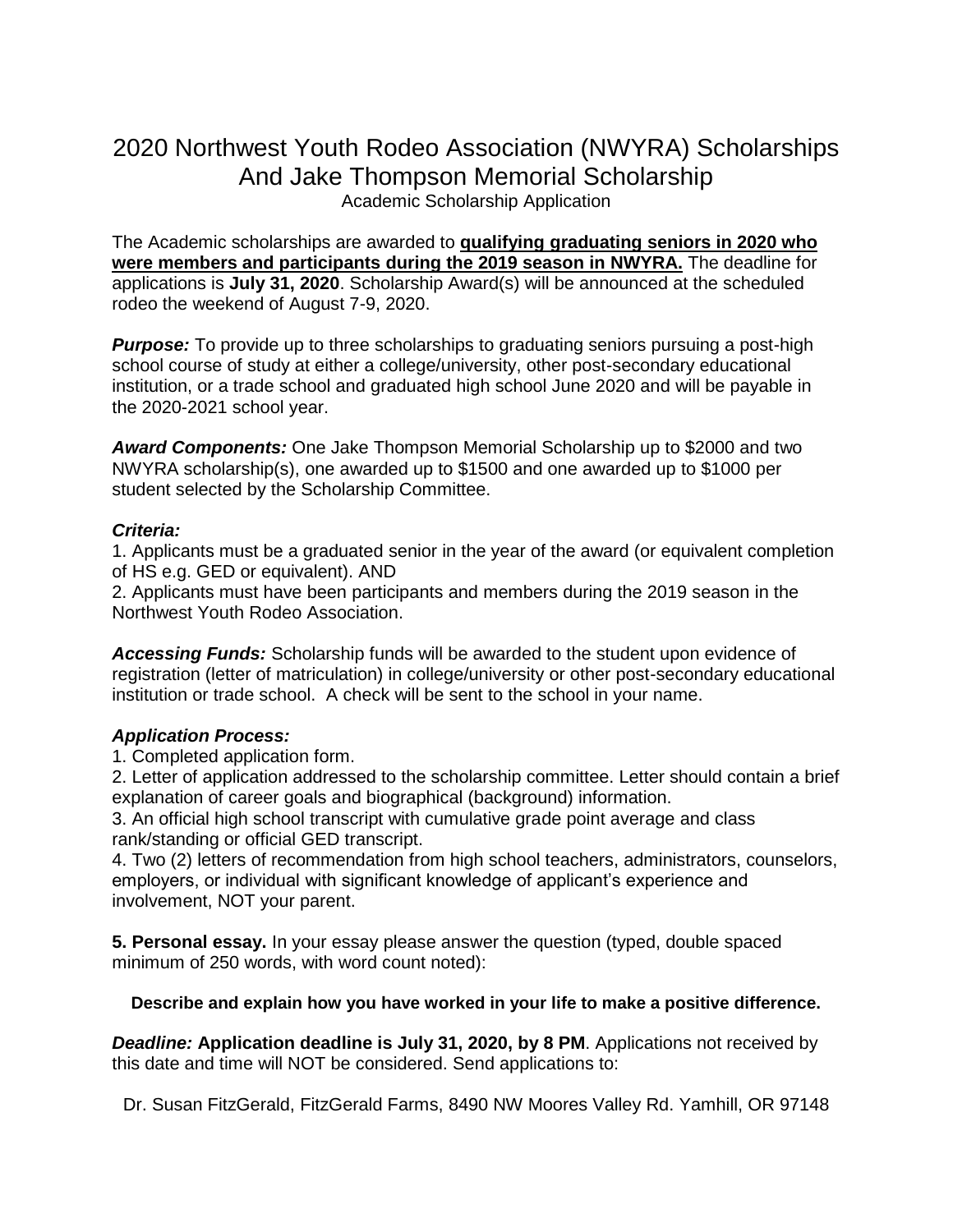## NORTHWEST YOUTH RODEO ASSOCIATION AND JAKE THOMPSON MEMORIAL SCHOLARSHIPS SCORING RUBRIC

| <b>CRITERIA</b>                 | 3                                                | $\overline{2}$        | $\mathbf{1}$                           |
|---------------------------------|--------------------------------------------------|-----------------------|----------------------------------------|
| Completion of                   | All sections complete;                           | One section           | Two missing                            |
| Application                     | neat presentation;                               | missing and neat;     | sections either neat                   |
|                                 | statement of accuracy                            | or all sections       | or messy                               |
|                                 | signed / dated                                   | complete and<br>messy |                                        |
| Academic honors,                | Numerous (15 or more                             | Some (9-14)           | Few (3-8)                              |
| awards, sports activities,      | noted)                                           |                       |                                        |
| and membership activities       |                                                  |                       |                                        |
| Volunteer community             | Numerous (6 or more                              | Some (3-5 noted)      | Few (1-2)                              |
| service, hobbies, outside       | noted)                                           |                       |                                        |
| interests, extracurricular      |                                                  |                       |                                        |
| activities                      |                                                  |                       |                                        |
| Required elements               | All evident;                                     | N/A                   | One item missing;                      |
| 1. HS or GED                    | recommendations                                  |                       | recommendations not                    |
| transcript<br>2. Two letters of | completely align with<br>application             |                       | completely aligned                     |
| recommendation                  |                                                  |                       |                                        |
| Letter of Application           | Includes career goals                            | Contains career goals | Incomplete career goals                |
|                                 | and biographical                                 | and bio information;  | and/or bio information;                |
|                                 | background;                                      | content written with  | content weak or sparse;                |
|                                 | information well-                                | minimal information;  | hand written / messy                   |
|                                 | articulated; neat and                            | neat                  |                                        |
|                                 | professional                                     |                       |                                        |
| Personal Essay                  | Minimum of 250 words,                            | N/A                   | Incomplete for                         |
|                                 | typed, double spaced,                            |                       | minimum words,                         |
|                                 | neat and professional<br>(spelling, punctuation, |                       | formatting messy,<br>spelling and / or |
|                                 | format readable); well                           |                       | punctuation errors                     |
|                                 | articulated                                      |                       |                                        |
| <b>Grade Point Average</b>      |                                                  |                       |                                        |
|                                 | $4.00 + -3.9$                                    | $3.89 - 3.70$         | $3.69 - 3.0$                           |
|                                 |                                                  |                       |                                        |
|                                 |                                                  | <b>TOTAL POINTS</b>   |                                        |
|                                 |                                                  |                       |                                        |
|                                 |                                                  | (POSSIBLE: 21)        |                                        |
|                                 |                                                  |                       |                                        |